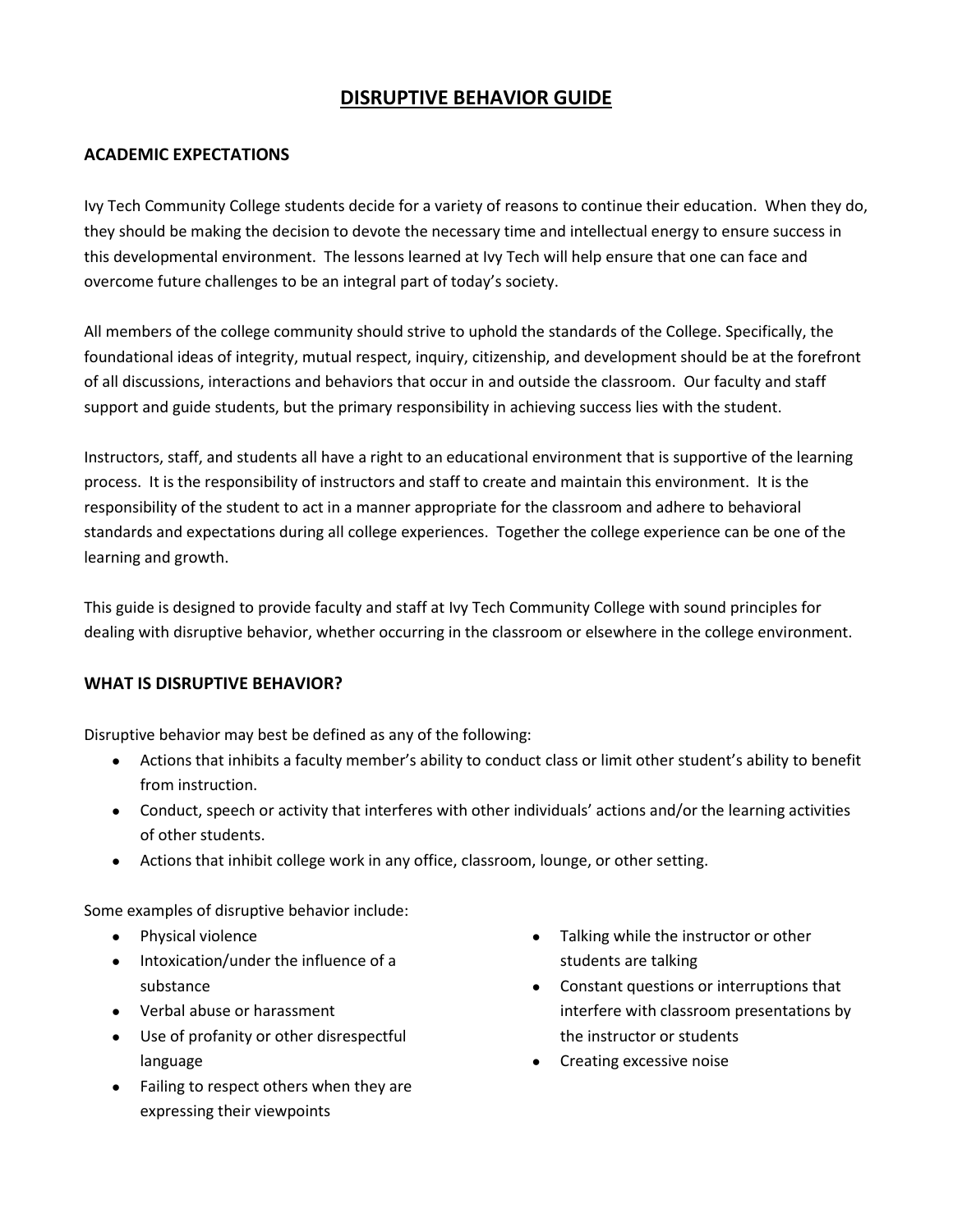## **REDUCING DISRUPTIVE BEHAVIOR**

It is important that faculty and staff become familiar with the *[Code of Student Rights and Responsibilities](https://www.ivytech.edu/studentcode/)*. This document outlines the expectations of students and consequences if disruptive or negative behavior occurs.

All employees should learn to address disruptive behavior quickly and effectively for the well-being of all parties affected by the behavior. By addressing unacceptable behavior when it occurs, the behavior is less likely to continue or escalate. Furthermore, if the inappropriate behavior is allowed to continue, other students are likely to see these actions and be more likely to behave in a similar way.

The information contained within this guide is consistent with the *Code*. The goal behind this document is to empower employees to prevent and/or address disruptive behavior in a manner that discourages future disruptive behavior while protecting the safety and integrity of the academic community.

Faculty/Staff Rights and Responsibilities include the right to:

- Establish and implement academic and behavioral standards
- Outline expectations, verbally and in the syllabi
- Address inappropriate behavior
- Involve other people (Program Chair, Dean, Vice Chancellor for Student Affairs, Campus Security, Campus Police, and community police)
- Make a determination regarding appropriate academic responses and outcomes for inappropriate behavior within the faculty member's class.

It is recommended that instructors include a statement in their syllabus to establish behavioral boundaries, which can be discussed with students the first day of class to create an understanding of behavioral expectations and allow for dialogue to address any concerns. A statement in the syllabus might read:

## **Classroom Behaviors**

Students and instructors each have an important role in maintaining a classroom environment optimal for learning. All parties are expected to treat each other with respect at all times, using thoughtful dialogue. Class discussions are interactive and may contain diverse opinions. The instructor and each student shall be thoughtful in sharing their perspectives and responses with one another. Behaviors such as chatting and whispering during class, the use of electronic equipment, reading the paper during class, preparing to leave before class is over, and consistently arriving late to class are all behaviors that may be disruptive. Please keep these disruptions to a minimum. Inappropriate behavior in the classroom may result in a request for the disruptive student(s) to leave the class and/or be referred to the Vice Chancellor for Student Affairs. Refer to the *Code* for more information.

Instructors can usually prevent mildly disruptive behaviors from escalating to disputes, or serious acts of misconduct by establishing classroom norms that create a civil environment. Although all disruptive behavior cannot be prevented, an instructor can create an environment that may reduce certain behaviors. Some examples that may be helpful for professors are: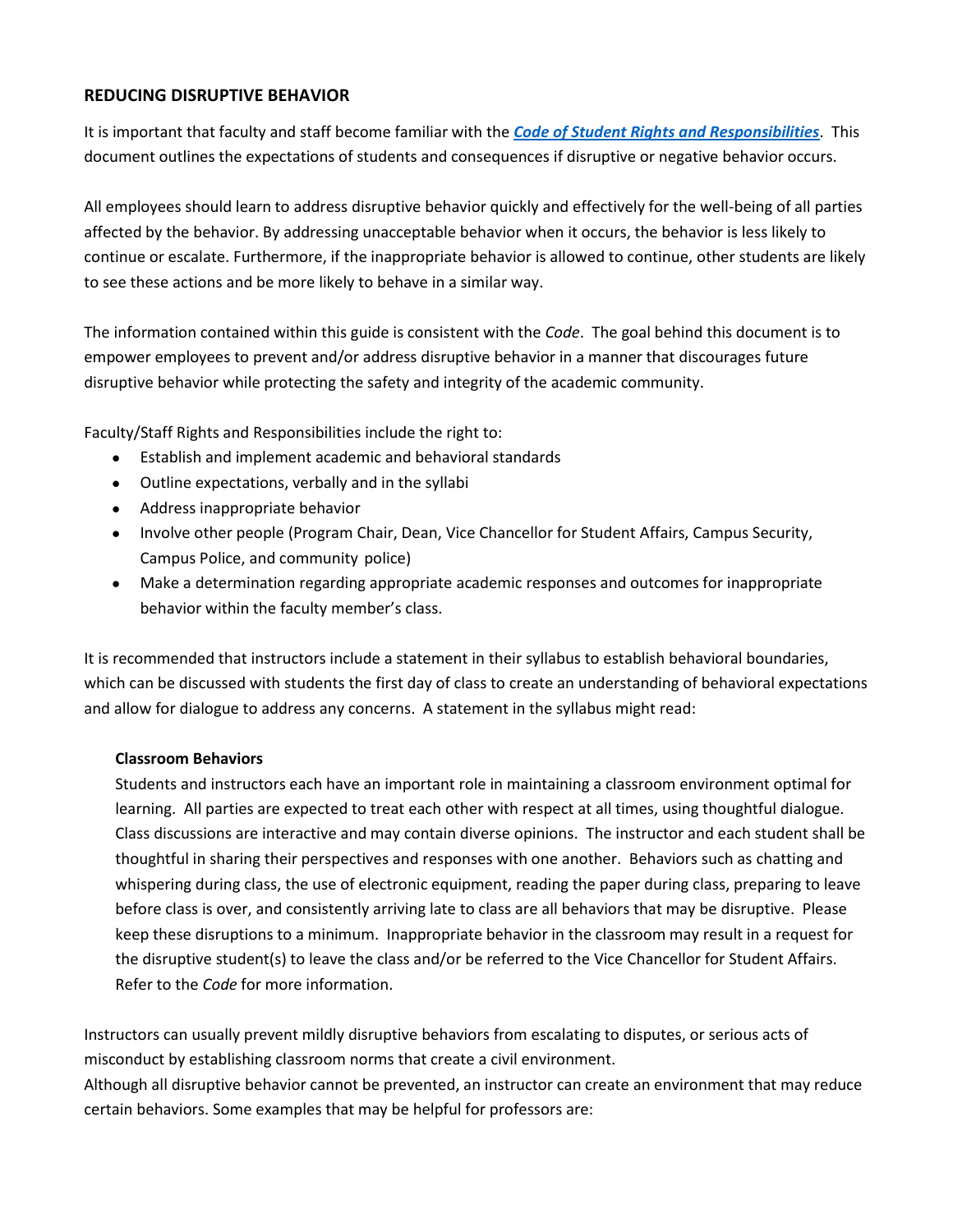- Respond immediately if one or more students begin to "test the limits" of behavior. Gently remind students of the expectations and coach them back to correct behavior.
- If the student's behavior is irritating but not particularly disruptive, you may choose to talk with the student after class. (Examples may include the use of cellular phones, passing notes, sleeping, etc.)
- Demonstrate appropriate classroom behavior through interactions with students.

## **HOW TO RESPOND TO DISRUPTIVE BEHAVIOR**

Initially, it is best to avoid singling out a specific student. Instead, direct a general word of caution to the entire class. In this way, the student may realize that the behavior is inappropriate and will not be tolerated.

## **Protocol for Instructors**

- If a student poses an immediate threat to the safety of themselves or others call 911 or have someone else call.
- Deal with the behavior immediately. The behavior is likely to progress if it is ignored. Try not to embarrass the student, but address the behavior. Strategies may include asking the student to stop. Ask to talk with him or her after class.
- If you observe disruptive behavior occurring during class, make a general statement such as "Let's focus our attention on the material being discussed and discontinue any other side conversations and activities."
- Do not take the behavior personally. The behavior, in most instances, has nothing to do with you. You are simply the unfortunate recipient of the behavior.
- If you choose to speak with a student after class, explain why the behavior was inappropriate and inform them of all relevant behavioral expectations for continued participation in the course. Follow-up with a written note summarizing the conversation and your expectations.
- If you feel uncomfortable or unsafe with a student, request that a colleague, program chair, or Dean be present at the time of the meeting.
- When speaking with a student regarding inappropriate behavior, be sure to conduct these conversations in a private setting. Address specific behavior, not student characteristics or your feelings.
- If it is necessary to deal with a student's behavior during class, use discretion to calmly inform the student that the behavior is disruptive and that it must be discontinued.
- If the behavior continues in a future class, using discretion, ask the student to leave the classroom immediately. Following the class, the instructor should immediately contact the Program Chair and the Vice Chancellor for Student Affairs. The instructor should document and forward all pertinent information regarding any incidents to both the Program Chair and Vice Chancellor for Student Affairs immediately.
- If a student refuses to leave the classroom, you may choose to adjourn the class. Contact campus security immediately. (See next section.)
- Be sure to keep a log of all incidents. This log should include the date, time, location, and nature of all incidents.
- Save any and all emails and document the dates of all pertinent occurrences in the classroom.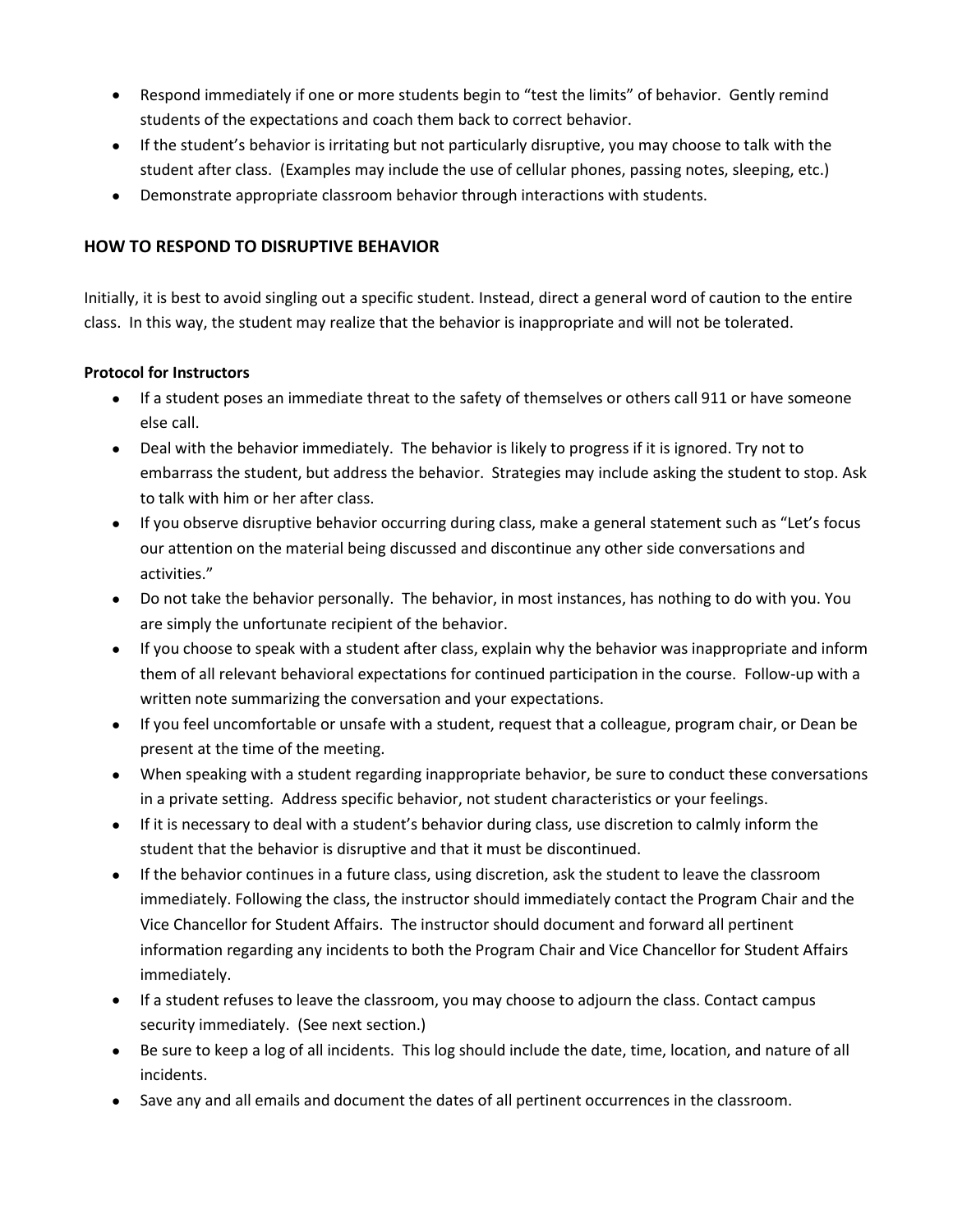#### **SPECIFIC SCENARIOS TO REVIEW**

#### **The Late Student**

*Things to Think About*

- What is your classroom policy?
- Be sure expectations are known. Review, if necessary.
- Life happens—find out what's going on. (Probation meetings, driving school buses etcIt's your decision from locking the door to acknowledging them with a nod and continuing to talk!
- Keep the same frame for activities.
- You may need to change seating arrangements so they do not distract when they enter.
- What's your reaction?
- What's behind that reaction?

#### **Students that Challenge**

*Things to Think About*

- Try to draw them into conversation.
- Give no resistance.
- Use humor (gently).
- Set up the "agree to disagree" at beginning of class.
- Acknowledge and move on.
- Take the time to find out what is going on in his/her life.
- It may not be you. You may remind them of someone with whom they had a bad experience.
- Polar responders! If you tell them they can't do something they will do it just to prove they can.

#### **1,000 Excuses**

*Things to Think About*

- Work with them as you would any other student.
- What guidelines did you set up at beginning of course?
- "Listen" to the excuse—it may be relevant! They may not know how to study, use the library etc. We have resources for this! The dog ate my paper not so much. Life does happen though.
- Do you have a class like Math that builds upon each class or do you have a class where you can be a little more flexible with assignments?
- Know your own buttons and personality and style.
- Do you need to punish, help, control?

#### **The Non-Responsive Student**

*Things to Think About*

- Does it matter?
- Try to get to know them even if they are "scary." You might be surprised!
- Include them but don't single out or "pick on" them. This can make them be defensive.
- They may be painfully shy.
- They may be uncomfortable talking in front of (or behind) a group.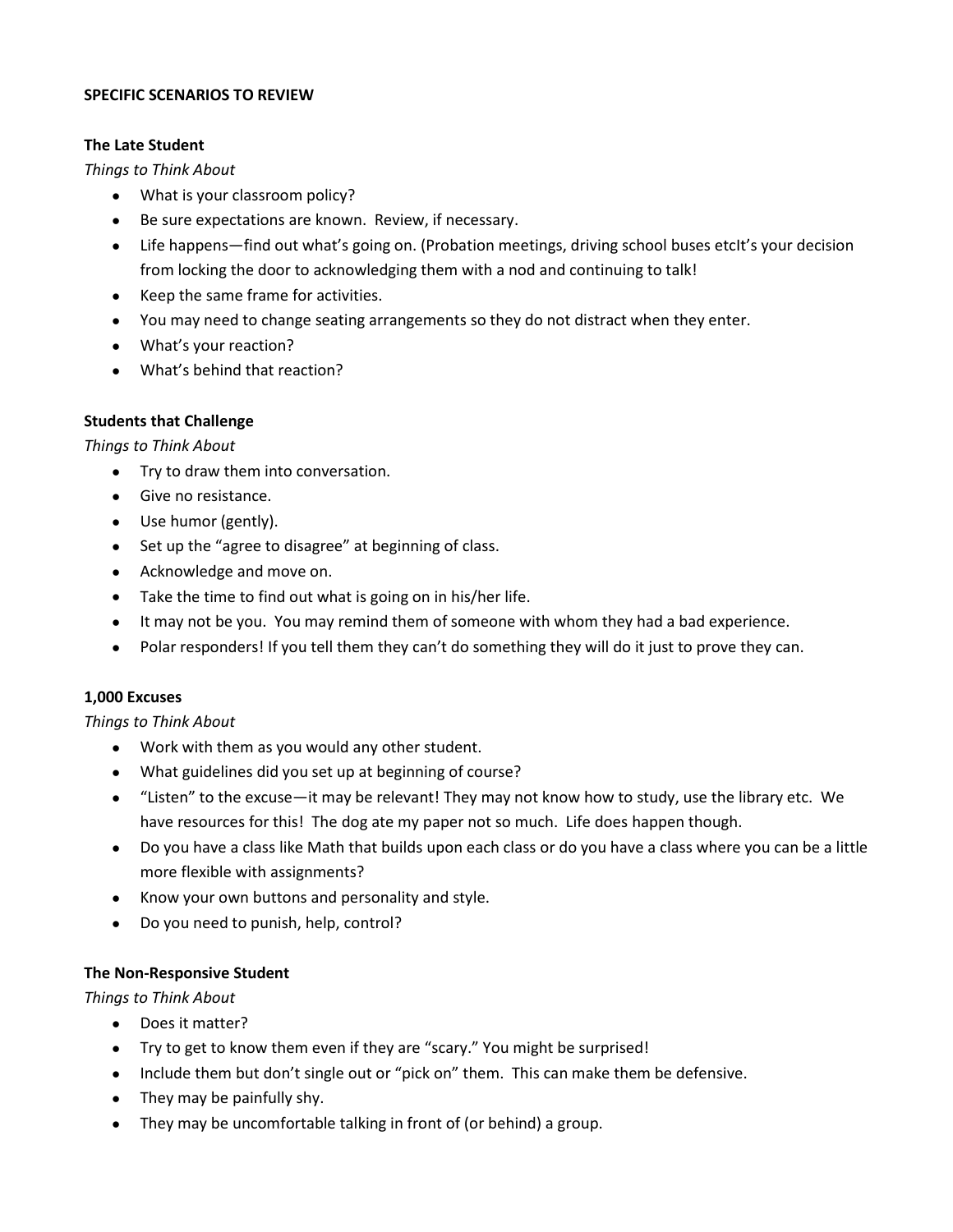- It may be a survival mode for them. –Watch and wait mentality, D/V, Veterans, Law Enforcement.
- Take the time to identify the problem and see if they have supports.
- Refer them to the BIT if concerned about harm to self or others.

#### **The Distracted Student**

*Things to Think About*

- Are they bothering anyone?
- Change your style/activities frequently.
- Do hands on activities.
- Make it interesting.
- Take breaks.

## **DISRUPTION BECOMES TOO MUCH**

Generally students will respond to an instructor's request to stop the disruptive behavior. However, on rare occasions a student's actions may not subside. If that happens, instructors may tell the student to leave the classroom. Calmly stating that the student is disrupting the class and they must leave so class may continue is within the rights of the instructor. **If the student is or may become dangerous, see section below.**

If the student leaves, resume class or take a short break and then resume class. The instructor must report the incident that day or the next day to both the Program Chair and the Vice Chancellor for Student Affairs by completing an *[Incident Report](https://www.ivytech.edu/risk/17097.html)*. The instructor should provide as much detail as possible to correctly and completely explain the situation. Contact information should be included in case of questions.

If the student refuses to leave class, the instructor has a few options. They include:

- Dismiss class and leave the area (with someone else). Ideally the instructor should go to Campus Police and report the situation, but they should not put themselves at greater risk. It can always be reported later.
- Call Campus Security and ask for their immediate assistance. Indicate that you have a student that has refused to leave your class as requested.
- Ask a student to go get or call Campus Security. Have them indicate that you need immediate assistance for a student who refuses to leave class.

If Campus Police are involved, provide them with enough information that they can complete their report. This report, however, does not remove the need for the instructor to provide a detailed Incident Report that day or the next day.

If an incident happens in an office setting, a similar process should occur as in the above classroom setting. If anyone is disruptive or inappropriate, the faculty or staff member should ask them to stop that behavior and/or ask them to leave. Follow the process above, as appropriate.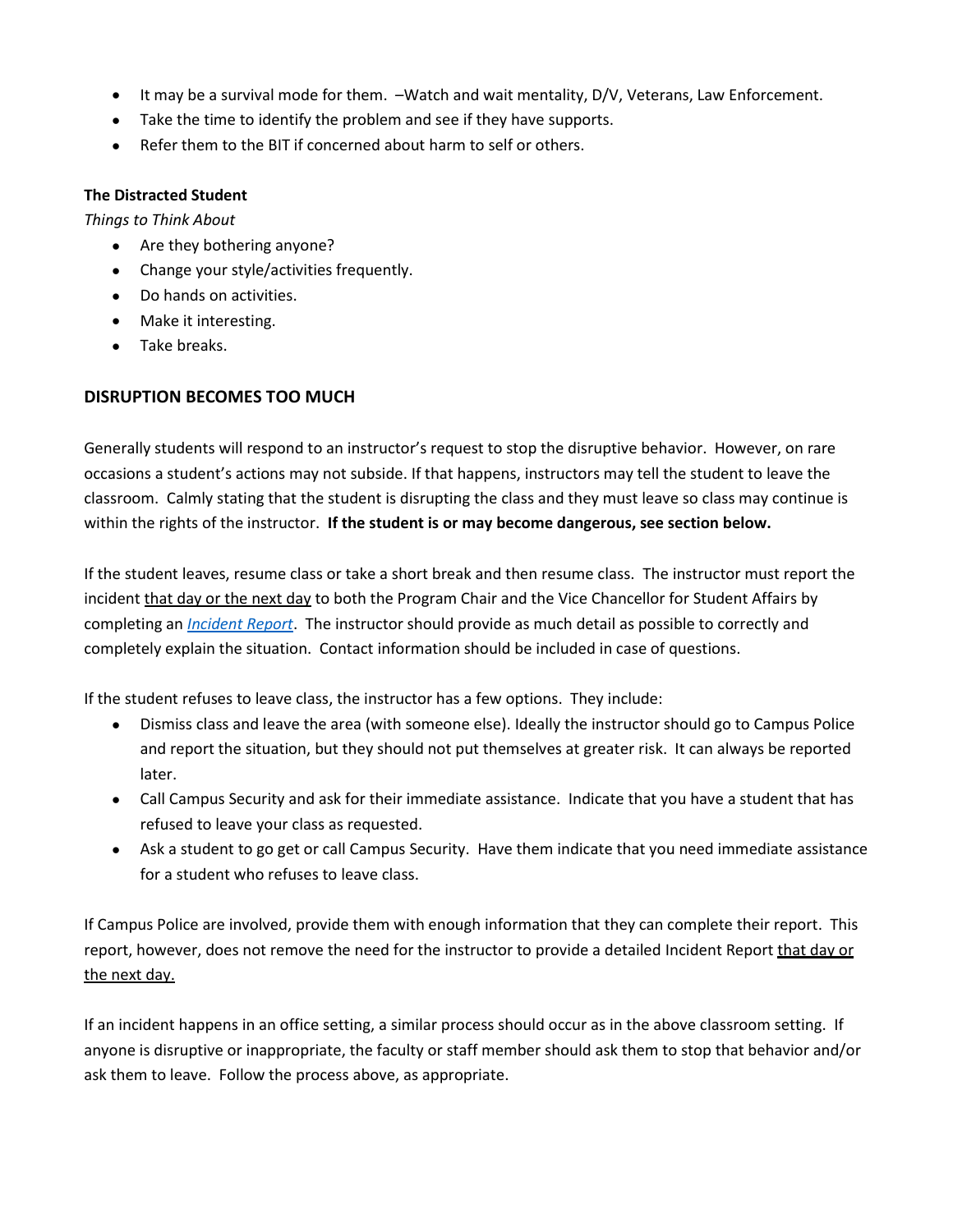The Vice Chancellor for Student Affairs can remove a student from your class or impose restrictions on students on an immediate interim basis, if necessary. This could be done in cases of behavior which is excessively disruptive, repeated, or behavior that represents a danger to the instructor, the student, or others. It should be noted, however, that students are entitled to due process and have the opportunity to explain their perspective. Generally speaking, before this action is taken, the Vice Chancellor will look for evidence that the student was counseled, coached, or directed in the past against such behavior. Exceptions apply, but anyone experiencing problems with student behavior are encouraged to notify their supervisor and the Vice Chancellor for Student Affairs early in the process to both document these actions as well as assistance correcting the student behavior.

## **WHAT TO DO IF A STUDENT APPEARS TO BE DANGEROUS**

**If you believe that a student is dangerous or that a situation has the potential to escalate into a physical threat to you or others, call 911 or campus police to report the behavior.** If you are confronted with a situation where you cannot contact the police department, please utilize the following guidelines:

- Maintain a safe distance. Do not turn your back on the student.
- Unless you are being physically assaulted, do not touch the student or his/her belongings. This may be interpreted as a threat.
- Use a calm, non-confrontational approach and manner to defuse the situation.
- If a threat of harm is present, immediately dismiss the class. Do not mention disciplinary action or police intervention. If you have already mentioned these, direct the student's attention away from the consequences of his/her behavior. Once the student has calmed down and/or has left the area, contact campus Police.

In this type of scenario, the employee **must call the Vice Chancellor for Student Affairs that day or by 10 am the next day.** In addition, they must provide an *[Incident Report](https://www.ivytech.edu/risk/17097.html)* regarding the incident to both the Program Chair and the Vice Chancellor for Student Affairs. The instructor should provide as much detail as possible to correctly and completely explain the situation. Contact information for the instructor should be included.

## **The Discipline Process\***

Ivy Tech Community College attempts to help students' correct behavior, when needed, and learn from these experiences. Imposing sanctions or restrictions on a student may be necessary at times, either as another learning opportunity or as a measure of accountability, but these actions should always be viewed as later options. Corrective guidance and coaching students through their development toward appropriate behavior should always be the College's goal.

Whenever disciplinary action is considered, employees should understand that is essential to treat the student fairly and in a systematic way. It is important that College officials:

 Provide a warning describing the nature of the misconduct including information on what section of the *Code* the student has violated;